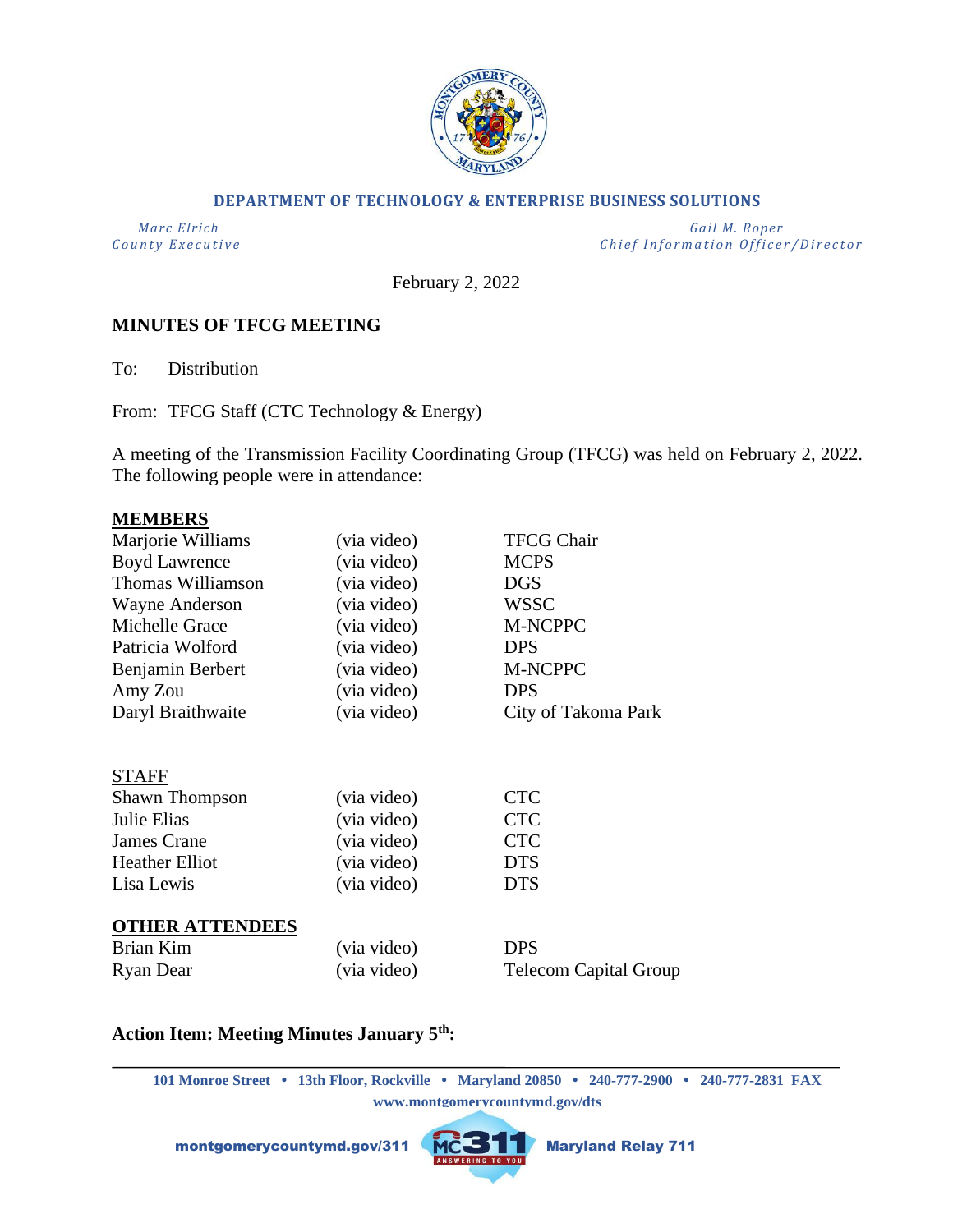Minutes of the TFCG Meeting Held February 2, 2022 Page 2 of 12

**Motion:** Patricia Wolford moved that the January minutes be approved as written. Michelle Grace seconded the motion. The motion was unanimously approved.

### **Action Item: Consent Agenda**

# **Consent Agenda**

*1. Application Number:* 2021101568 *Type:* Colocation *Received (date):* 10/7/2021

*Revised:* 1/19/2022 *Revised:* 1/21/2022

*Applicant:* NB+C on behalf of Dish Network

*Site Name/Location:* Izaak Walton League*/* 18301 Waring Station Rd, Germantown *Zoning Standard:* R-200 *Property Owner:* Izaak Walton League

*Description:* Dish Wireless, LLC is proposing to add antennas and equipment to an existing telecommunications facility. Dish Wireless is adding (3) new antennas and (6) new RRHs on an existing tower structure. They propose to also add (1) new equipment platform and all the associated equipment on the ground. No change in height or use is proposed. All work per code per plans.

*Tower Coordinator Recommendation:* Recommended. Recommendation is subject to compliance with all applicable laws.

[https://montgomerycountytfcg.s3.amazonaws.com/Applications/MC2021101568+Application.](https://montgomerycountytfcg.s3.amazonaws.com/Applications/MC2021101568+Application.pdf) [pdf](https://montgomerycountytfcg.s3.amazonaws.com/Applications/MC2021101568+Application.pdf)

*2. Application Number:* 2021101571 *Type:* Colocation *Received (date):* 10/11/2021

*Revised:* 12/27/2021 *Revised:* 1/13/2022 *Revised:* 1/21/2022

*Applicant:* NB+C on behalf of Dish Network

*Site Name/Location:* Airpark Industrial Center*/* 7707 Airpark Rd, Gaithersburg *Zoning Standard:* IL-1.0 *Property Owner:* Crown Atlantic Co LLC *Description:* Dish Wireless, LLC is proposing to collocate on an existing telecommunications tower. Dish wireless plans to install of 3 new panel antennas, 6 new RRHs on an existing monopole structure. They will also be adding 1 new equipment platform and all associate equipment on the ground.

*Tower Coordinator Recommendation:* Recommended. Recommendation is subject to compliance with all applicable laws.

[https://montgomerycountytfcg.s3.amazonaws.com/Applications/MC2021101571+Application.](https://montgomerycountytfcg.s3.amazonaws.com/Applications/MC2021101571+Application.pdf) [pdf](https://montgomerycountytfcg.s3.amazonaws.com/Applications/MC2021101571+Application.pdf)

*3. Application Number:* 2021101572 *Type:* Colocation *Received (date):* 10/11/2021

*Revised:* 12/24/2021 *Revised:* 1/13/2022 *Revised:* 1/21/2022

*Applicant:* NB+C on behalf of Dish Network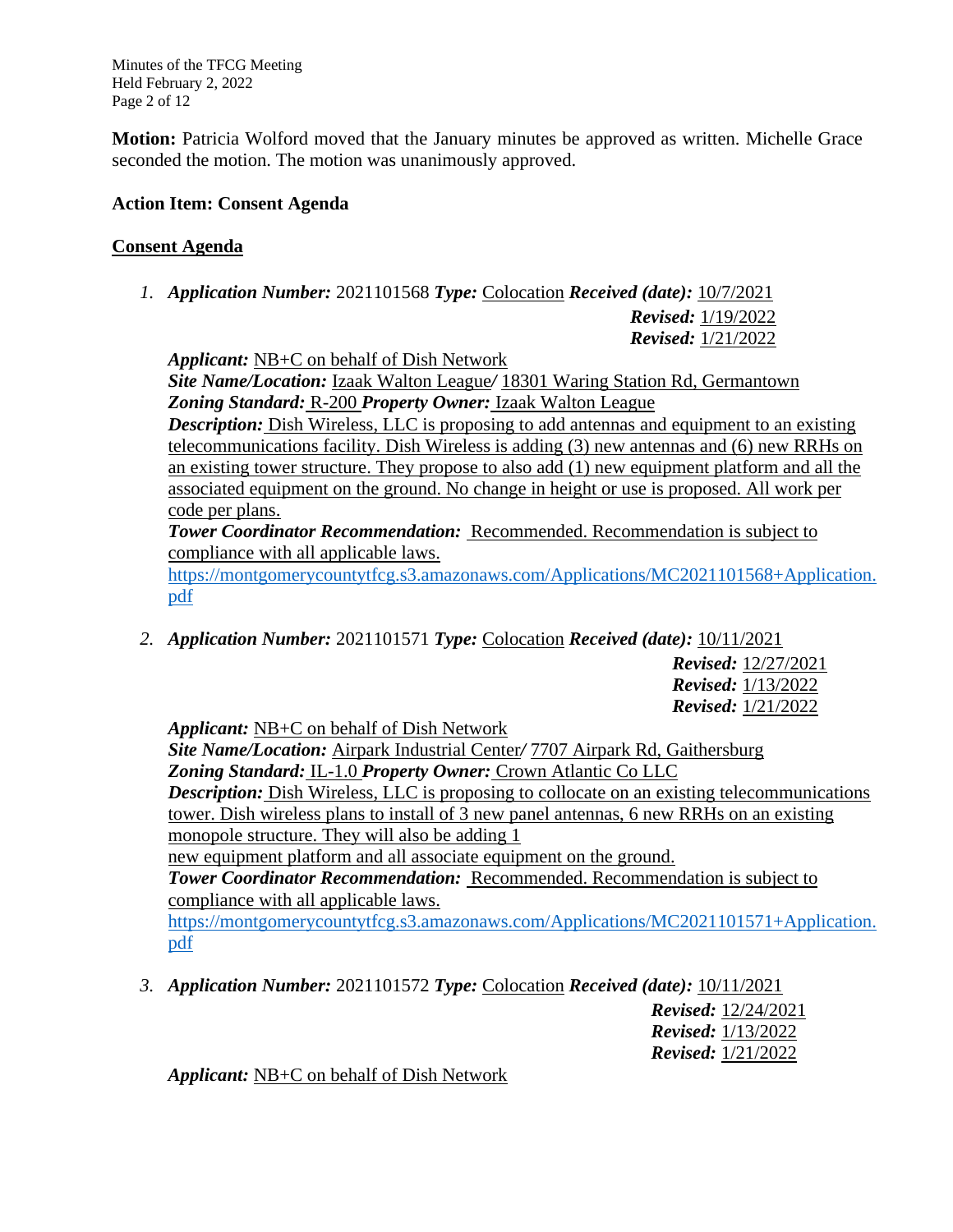*Site Name/Location:* Suburban Propane*/* 35 Derwood Cir, Rockville *Zoning Standard:* IM-2.5 *Property Owner:* Suburban Propane *Description:* Dish Wireless, LLC is proposing to collocate on an existing telecommunications tower. Dish wireless is adding (3) new antennas and (6) new RRHs on an existing tower structure. They will also be adding  $(1)$  new equipment platform and all the associated equipment on the ground. *Tower Coordinator Recommendation:* Recommended. Recommendation is subject to compliance with all applicable laws. [https://montgomerycountytfcg.s3.amazonaws.com/Applications/MC2021101572+Application.](https://montgomerycountytfcg.s3.amazonaws.com/Applications/MC2021101572+Application.pdf) [pdf](https://montgomerycountytfcg.s3.amazonaws.com/Applications/MC2021101572+Application.pdf)

*4. Application Number:* 2021101586 *Type:* Colocation *Received (date):* 10/22/2021 *Revised:* 12/27/2021 *Revised:* 1/18/2022

*Applicant:* NB+C on behalf of Dish Network

*Site Name/Location:* Public Storage Briggs Chaney*/* 3351 Briggs Chaney Rd, Silver Spring *Zoning Standard:* EOF-0.75 *Property Owner:* Shurgard Maryland Properties Inc *Description:* Dish Wireless, LLC is proposing to collocate on an existing telecommunications facility. The tower scope of work includes the removal of abandoned equipment at a 127-foot centerline; installation of 3 antennas at 130ft RAD, 6 RRUs, and additional ancillary equipment. The ground scope of work includes the re-use of an existing abandoned clearwire meter, installation of 2 cabinets, and other necessary gear.

*Tower Coordinator Recommendation:* Recommended. Recommendation is subject to compliance with all applicable laws.

[https://montgomerycountytfcg.s3.amazonaws.com/Applications/MC2021101586+Application.](https://montgomerycountytfcg.s3.amazonaws.com/Applications/MC2021101586+Application.pdf) [pdf](https://montgomerycountytfcg.s3.amazonaws.com/Applications/MC2021101586+Application.pdf)

*5. Application Number:* 2021101587 *Type:* Colocation *Received (date):* 10/22/2021 *Revised:* 12/27/2021

*Revised:* 1/21/2022

*Applicant:* NB+C on behalf of Dish Network

*Site Name/Location:* Seneca Ayr Farm*/* 13100 Old Baltimore Rd West, Boyds *Zoning Standard:* IL-1.0, H-50 *Property Owner:* Linthicum Properties Management LLC *Description:* Dish Wireless, LLC is proposing to collocate on an existing telecommunications facility. The tower scope of work includes the removal of an abandoned antenna mount; installation of 3 antennas at 130 ft RAD and 6 RRUs, and additional ancillary equipment. The ground scope of work includes the removal of an existing abandoned platform, installation of 2 cabinets, and other necessary gear.

*Tower Coordinator Recommendation:* Recommended. Recommendation is subject to compliance with all applicable laws.

[https://montgomerycountytfcg.s3.amazonaws.com/Applications/MC2021101587+Application.](https://montgomerycountytfcg.s3.amazonaws.com/Applications/MC2021101587+Application.pdf) [pdf](https://montgomerycountytfcg.s3.amazonaws.com/Applications/MC2021101587+Application.pdf)

*6. Application Number:* 2021101588 *Type:* Colocation *Received (date):* 10/22/2021 *Revised:* 12/24/2021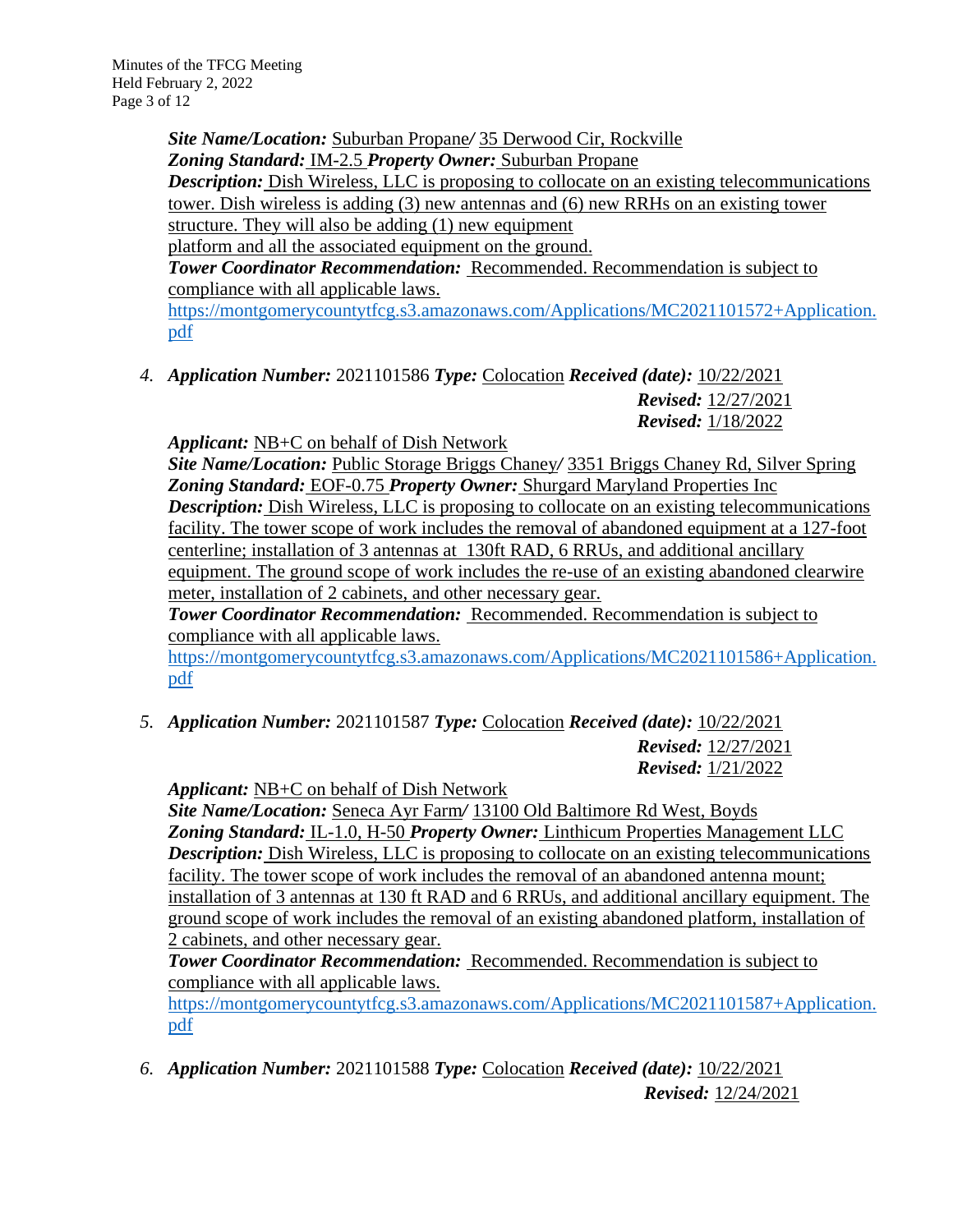# *Revised:* 1/13/2022 *Revised:* 1/21/2022

*Applicant:* NB+C on behalf of Dish Network

*Site Name/Location:* Aspen Monopole*/* 15710 New Hampshire Ave, Silver Spring *Zoning Standard:* RE-2 *Property Owner:* Michael A. Grodin

*Description:* Dish Wireless, LLC is proposing to collocate on an existing telecommunications facility. The tower scope of work includes the removal of abandoned antennas at the 160'AGL; installation of 3 antennas at 161 RAD centerline, 3 antenna mounts, 6 RRUs, and additional ancillary equipment. The ground scope of work includes the installation of a metal platform, ice bridge, 2 cabinets, a meter socket, and other necessary gear. **Tower Coordinator Recommendation:** Recommended. Recommendation is subject to

compliance with all applicable laws.

[https://montgomerycountytfcg.s3.amazonaws.com/Applications/MC2021101588+Application.](https://montgomerycountytfcg.s3.amazonaws.com/Applications/MC2021101588+Application.pdf) [pdf](https://montgomerycountytfcg.s3.amazonaws.com/Applications/MC2021101588+Application.pdf)

*7. Application Number:* 2021101589 *Type:* Colocation *Received (date):* 10/22/2021

*Revised:* 12/27/2021 *Revised:* 1/18/2022 *Revised:* 1/21/2022

*Applicant:* NB+C on behalf of Dish Network

*Site Name/Location:* Sarem Farm*/* 15901 Old Columbia Pike, Burtonsville *Zoning Standard:* RC *Property Owner:* Jennifer Sarem

*Description:* Dish Wireless, LLC is proposing to collocate on an existing telecommunications facility. The tower scope of work includes the installation of 3 antennas at 129 RAD centerline, 3 antenna mounts, 6 RRUs, and additional ancillary equipment. The ground scope

of work includes the installation of a metal platform, ice bridge, 3 cabinets, and other necessary gear.

*Tower Coordinator Recommendation:* Recommended. Recommendation is subject to compliance with all applicable laws.

[https://montgomerycountytfcg.s3.amazonaws.com/Applications/MC2021101589+Application.](https://montgomerycountytfcg.s3.amazonaws.com/Applications/MC2021101589+Application.pdf) [pdf](https://montgomerycountytfcg.s3.amazonaws.com/Applications/MC2021101589+Application.pdf)

*8. Application Number:* 2021111609 *Type:* Colocation *Received (date):* 11/8/2021 *Revised:* 1/21/2022

*Applicant:* NB+C on behalf of Dish Network

*Site Name/Location:* Beall Farm*/* 13201 Lewisdale Rd, Clarksburg *Zoning Standard:* AR *Property Owner:* Rudell Beall & Sons Inc. *Description:* Dish Wireless, LLC is proposing to collocate on an existing telecommunications facility. The tower scope of work includes the installation of 3-panel antennas, 1 antenna platform mount, 6 RRHs, 3 RRU mounts, and additional ancillary equipment; the ground scope of work includes the installation of 2 cabinets and other necessary gear. All work per code per plan. No change in use or height is proposed.

*Tower Coordinator Recommendation:* Recommended. Recommendation is subject to compliance with all applicable laws.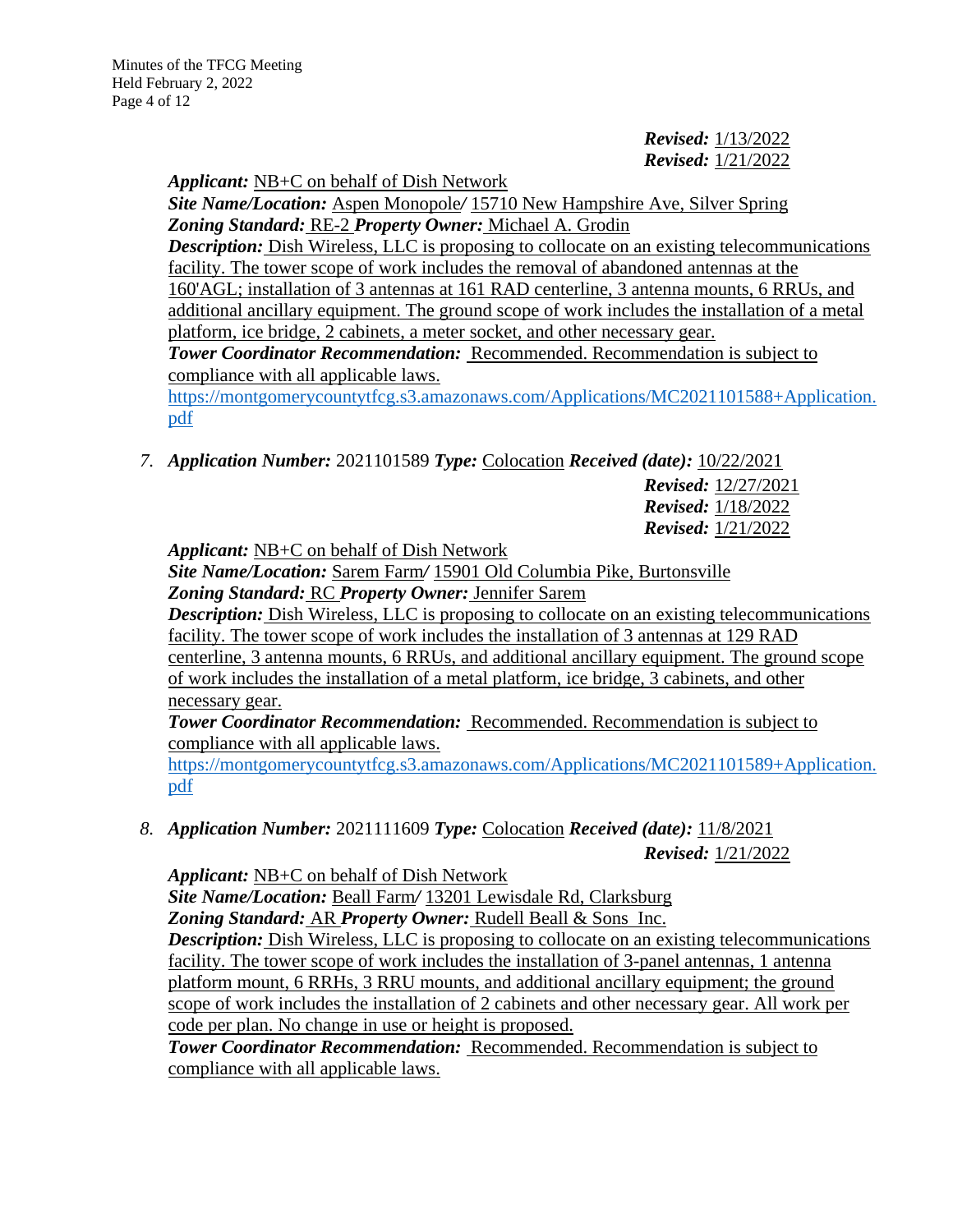[https://montgomerycountytfcg.s3.amazonaws.com/Applications/MC2021111609+Application.](https://montgomerycountytfcg.s3.amazonaws.com/Applications/MC2021111609+Application.pdf) [pdf](https://montgomerycountytfcg.s3.amazonaws.com/Applications/MC2021111609+Application.pdf)

*9. Application Number:* 2021111612 *Type:* Colocation *Received (date):* 11/11/2021

*Revised:* 12/27/2021 *Revised:* 1/21/2022 *Revised:* 1/25/2022

*Applicant:* NB+C on behalf of Dish Network

*Site Name/Location:* Gate of Heaven*/* 13801 Georgia Ave, Silver Spring *Zoning Standard:* RE-2 *Property Owner:* Gate of Heaven Cemetery *Description:* Dish Wireless, LLC is proposing to collocate on an existing telecommunications facility. The tower scope of work includes installing 3 panel antennas, 1 platform mount, 6 rru's and additional ancillary equipment; the ground scope of work includes the installation of 2 cabinets and other necessary gear, and 1 existing platform is to be removed. All work per plans per code. No change in use or height is proposed.

*Tower Coordinator Recommendation:* Recommended. Recommendation is subject to compliance with all applicable laws.

[https://montgomerycountytfcg.s3.amazonaws.com/Applications/MC2021111612+Application.](https://montgomerycountytfcg.s3.amazonaws.com/Applications/MC2021111612+Application.pdf) [pdf](https://montgomerycountytfcg.s3.amazonaws.com/Applications/MC2021111612+Application.pdf)

*10. Application Number:* 2021111621 *Type:* Colocation *Received (date):* 11/15/2021

*Revised:* 1/19/2022 *Revised:* 1/24/2022 *Revised:* 1/25/2022

*Applicant:* NB+C on behalf of Dish Network

*Site Name/Location:* Ferguson Farm*/* 14825 Comus Rd, Boyds

*Zoning Standard:* AR *Property Owner:* John W. Ferguson

*Description:* Dish Wireless, LLC is proposing to collocate on an existing telecommunications facility. The tower scope of work includes the installation of 3-panel antennas, 3 antenna mounts, 6 RRHs, and ancillary equipment; the ground scope of work includes the installation of 1 metal platform, 1 ice bridge, 2 cabinets, and other necessary gear. All work per plan per code. No change in use or height is proposed.

*Tower Coordinator Recommendation:* Recommended. Recommendation is subject to compliance with all applicable laws.

[https://montgomerycountytfcg.s3.amazonaws.com/Applications/MC2021111621+Application.](https://montgomerycountytfcg.s3.amazonaws.com/Applications/MC2021111621+Application.pdf) [pdf](https://montgomerycountytfcg.s3.amazonaws.com/Applications/MC2021111621+Application.pdf)

*11. Application Number:* 2021111627 *Type:* Minor Modification *Received (date):* 11/23/2021

*Revised:* 12/16/2021 *Revised:* 12/21/2021 *Revised:* 12/30/2021

*Applicant:* Centerline Communications on behalf of T-Mobile *Site Name/Location:* Brink Water Tank*/* 21701 Ridge Rd, Germantown *Zoning Standard:* AR *Property Owner:* WSSC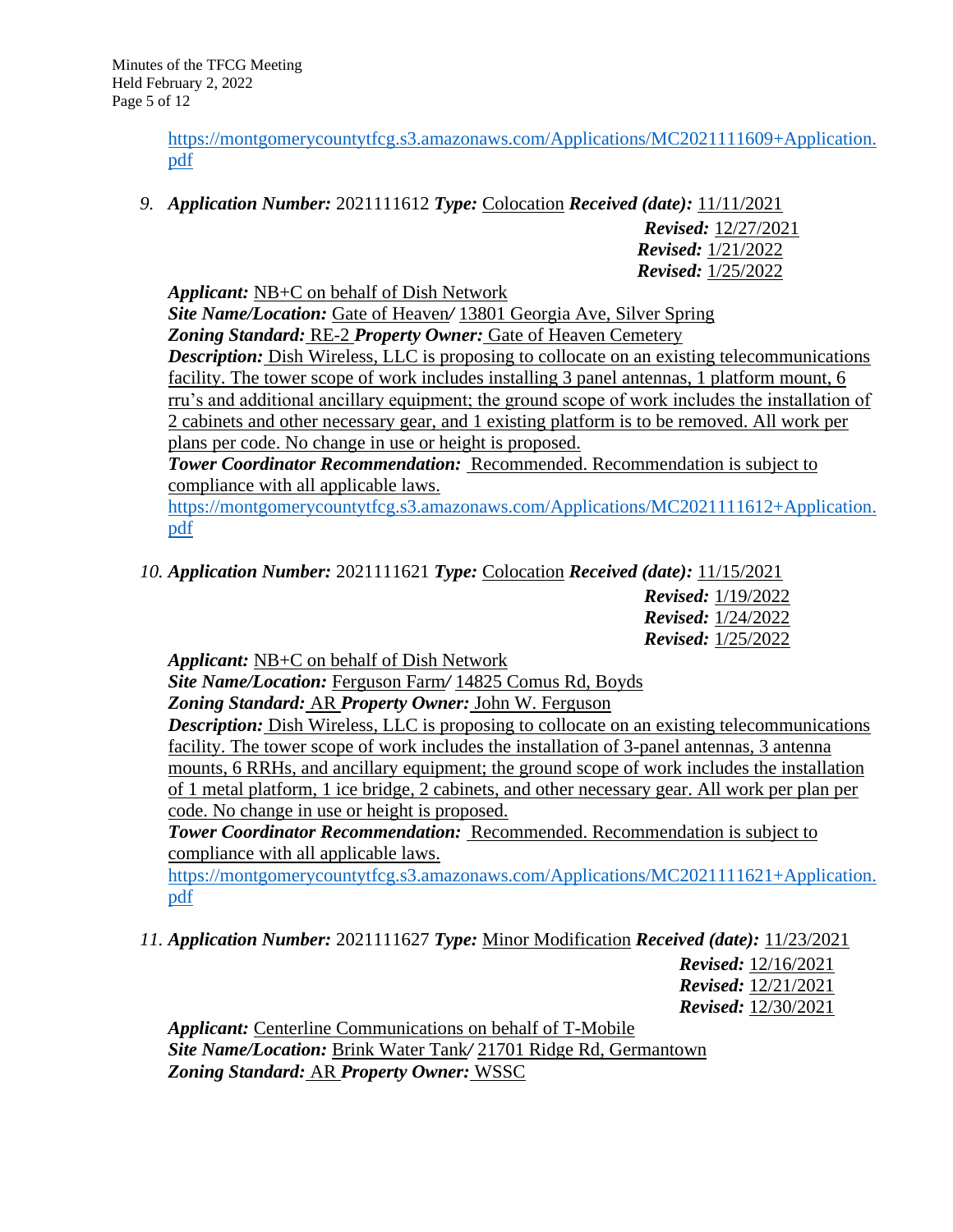*Description:* Remove and replace (3) antennas, remove and replace (3) RRUs, install (3) hybrid lines, remove (3) TMAs, install (2) equipment cabinets, and remove (1) cabinet. **Tower Coordinator Recommendation:** Recommended on condition the applicant provides written approval from WSSC at the time of permitting. Recommendation is subject to compliance with all applicable laws.

[https://montgomerycountytfcg.s3.amazonaws.com/Applications/MC2021111627+Application.](https://montgomerycountytfcg.s3.amazonaws.com/Applications/MC2021111627+Application.pdf) [pdf](https://montgomerycountytfcg.s3.amazonaws.com/Applications/MC2021111627+Application.pdf)

*12. Application Number:* 2021121632 *Type:* Colocation *Received (date):* 12/15/2021

*Revised:* 12/23/2021 *Revised:* 1/3/2022 *Revised:* 1/13/2022 *Revised:* 1/21/2022 *Revised:* 1/25/2022

*Applicant:* Smartlink Group on behalf of AT&T Wireless

*Full Corporate Name of the Facility Owner:* New Cingular Wireless PCS, LLC *Site Name/Location:* Milestone*/* 1 Milestone Center Ct, Germantown *Zoning Standard:* CR-2.0, C-1.75, R-0.5, H-125 *Property Owner:* WMMH Building LLC **Description:** AT&T is proposing a four sector antenna site including 12 antennas and 16 RRH's. The proposal will also include a concrete pad with a 30KW generator and a walk in cabinet.

*Tower Coordinator Recommendation:* Recommended. Recommendation is subject to compliance with all applicable laws.

[https://montgomerycountytfcg.s3.amazonaws.com/Applications/MC2021121632+Application.](https://montgomerycountytfcg.s3.amazonaws.com/Applications/MC2021121632+Application.pdf) [pdf](https://montgomerycountytfcg.s3.amazonaws.com/Applications/MC2021121632+Application.pdf)

*13. Application Number:* 2021121633 *Type:* Colocation *Received (date):* 12/6/2021

*Revised:* 1/25/2022

*Applicant:* NB+C on behalf of Dish Network

*Site Name/Location:* Damascus VFD 13 Activity Ctr*/* 10211 Lewis Dr, Damascus *Zoning Standard:* RE-2C *Property Owner:* Damascus VFD

**Description:** Dish Wireless, LLC is proposing to collocate on the existing telecommunications facility. The tower scope of work includes the installation of 3-panel antennas (1 per sector), 1 antenna mount, 6 RRUs (2 per sector), 3 RRU mounts (1 per sector), and ancillary equipment; The ground scope of work includes the installation of 2 cabinets, 1 metal platform, and other necessary gear. No change in height or use is proposed. All work per plan per code. *Tower Coordinator Recommendation:* Recommended. Recommendation is subject to compliance with all applicable laws.

[https://montgomerycountytfcg.s3.amazonaws.com/Applications/MC2021121633+Application.](https://montgomerycountytfcg.s3.amazonaws.com/Applications/MC2021121633+Application.pdf) [pdf](https://montgomerycountytfcg.s3.amazonaws.com/Applications/MC2021121633+Application.pdf)

*14. Application Number:* 2021121634 *Type:* Minor Modification *Received (date):* 12/13/2021 *Revised:* 1/20/2022 *Revised:* 1/21/2022

*Applicant:* Crown Castle USA Inc on behalf of T-Mobile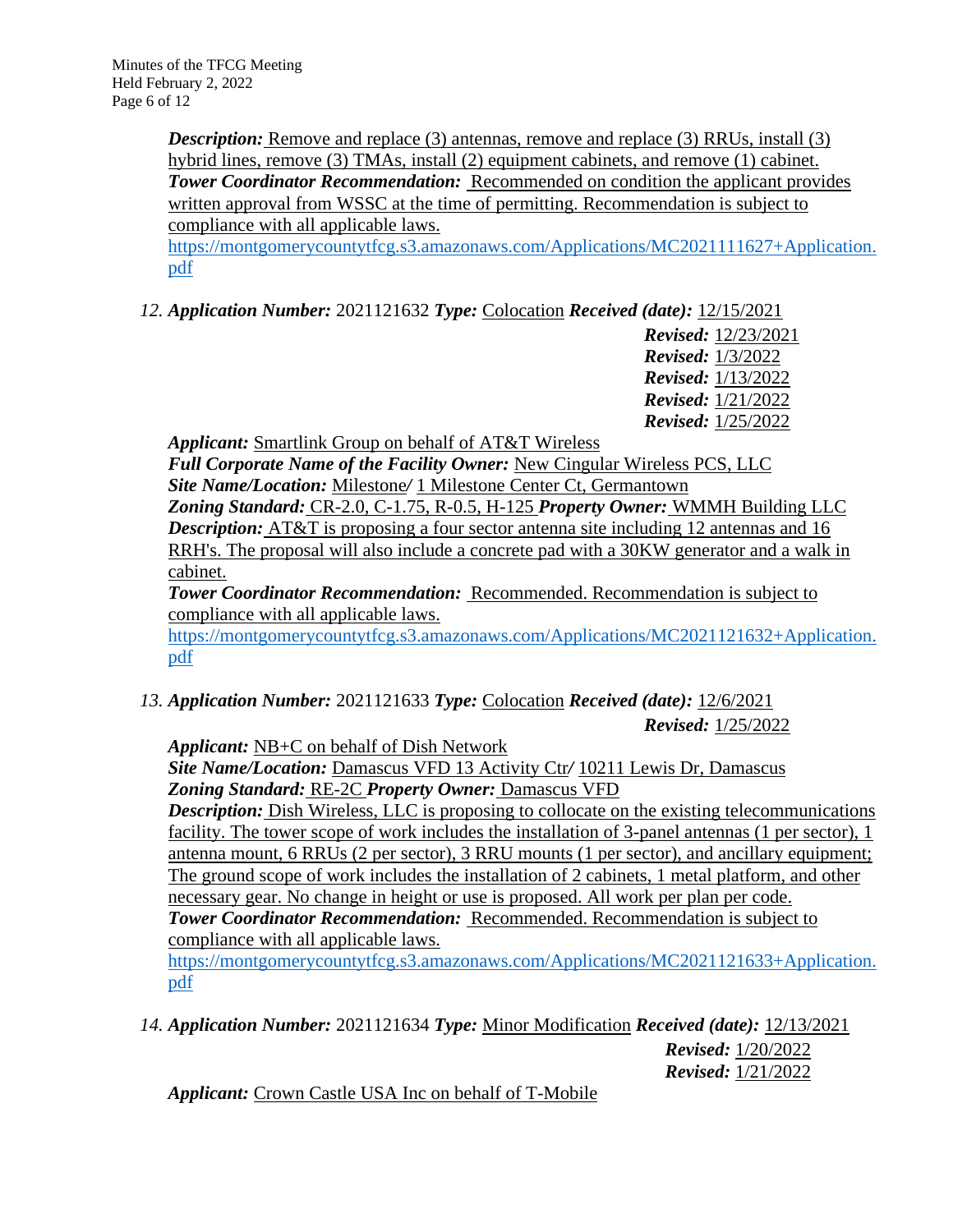*Site Name/Location:* Aspen Monopole*/* 15710 New Hampshire Ave, Silver Spring *Zoning Standard:* RE-2 *Property Owner:* Michael A. Grodin

**Description:** Remove (6) antennas, (6) TMAs and (12) coax. Install (6) new antennas (3 Ericsson AIR6449's and 3 Commscope VV-65A-R1's), (3) RRHs (3 - 4460 B25+B66) and 2 hybrid cables. Ground Scope: Remove (1) Cabinet. Install (2) new cabinets with associated equipment.

*Tower Coordinator Recommendation:* Recommended. Recommendation is subject to compliance with all applicable laws.

[https://montgomerycountytfcg.s3.amazonaws.com/Applications/MC2021121634+Application.](https://montgomerycountytfcg.s3.amazonaws.com/Applications/MC2021121634+Application.pdf) [pdf](https://montgomerycountytfcg.s3.amazonaws.com/Applications/MC2021121634+Application.pdf)

*15. Application Number:* 2021121643 *Type:* Minor Modification *Received (date):* 12/20/2021 *Revised:* 1/25/2022

*Applicant:* Crown Castle ETA Property on behalf of Verizon Wireless *Site Name/Location:* Seneca Ayr Farm*/* 13100 Old Baltimore Rd West, Boyds *Zoning Standard:* IL-1.0 H-50 *Property Owner:* Linthicum Properties Management LLC *Description:* Remove (9) RRH's, (6) diplexers, (1) OVP and (1) hybrid cable. Install (6) RRH's. (3 Samsung B2/B66A) & (3 Samsung B5/B13). Ground SOW: Install Powershift and remove (2) OVP's.

**Tower Coordinator Recommendation: Recommended. Recommendation is subject to** compliance with all applicable laws.

[https://montgomerycountytfcg.s3.amazonaws.com/Applications/MC2021121643+Application.](https://montgomerycountytfcg.s3.amazonaws.com/Applications/MC2021121643+Application.pdf) [pdf](https://montgomerycountytfcg.s3.amazonaws.com/Applications/MC2021121643+Application.pdf)

*16. Application Number:* 2021121647 *Type:* Colocation *Received (date):* 12/21/2021 *Revised:* 1/13/2022

*Applicant:* Jacobs on behalf of Dish Network

*Site Name/Location:* Silver Spring Towers*/* 816 Easley St, Silver Spring *Zoning Standard:* CR-1.5 C-1.0 R-1.5 H-60 T *Property Owner:* Silver Spring Towers Apts LLC

*Description:* Install (3) panel antennas (1 per sector) and (3) antenna mounts (1 per sector). Install (6) RRHs (2 per sector), (2) OVP Devices, and (3) Hybrid Cables. Install cable tray on rooftop. Install metal platform on rooftop for equipment cabinet.

**Tower Coordinator Recommendation: Recommended. Recommendation is subject to** compliance with all applicable laws.

[https://montgomerycountytfcg.s3.amazonaws.com/Applications/MC2021121647+Application.](https://montgomerycountytfcg.s3.amazonaws.com/Applications/MC2021121647+Application.pdf) [pdf](https://montgomerycountytfcg.s3.amazonaws.com/Applications/MC2021121647+Application.pdf)

*17. Application Number:* 2021121648 *Type:* Minor Modification *Received (date):* 12/23/2021 *Revised*: 1/22/2022 *Revised*: 1/20/2022

*Applicant:* Network Building and Consulting on behalf of Verizon Wireless *Site Name/Location:* Palisades Apts*/* 4853 Cordell Ave, Bethesda *Zoning Standard:* CR-5.0, C-5.0 R-5.0 H-175 *Property Owner:* Triangle Towers LLC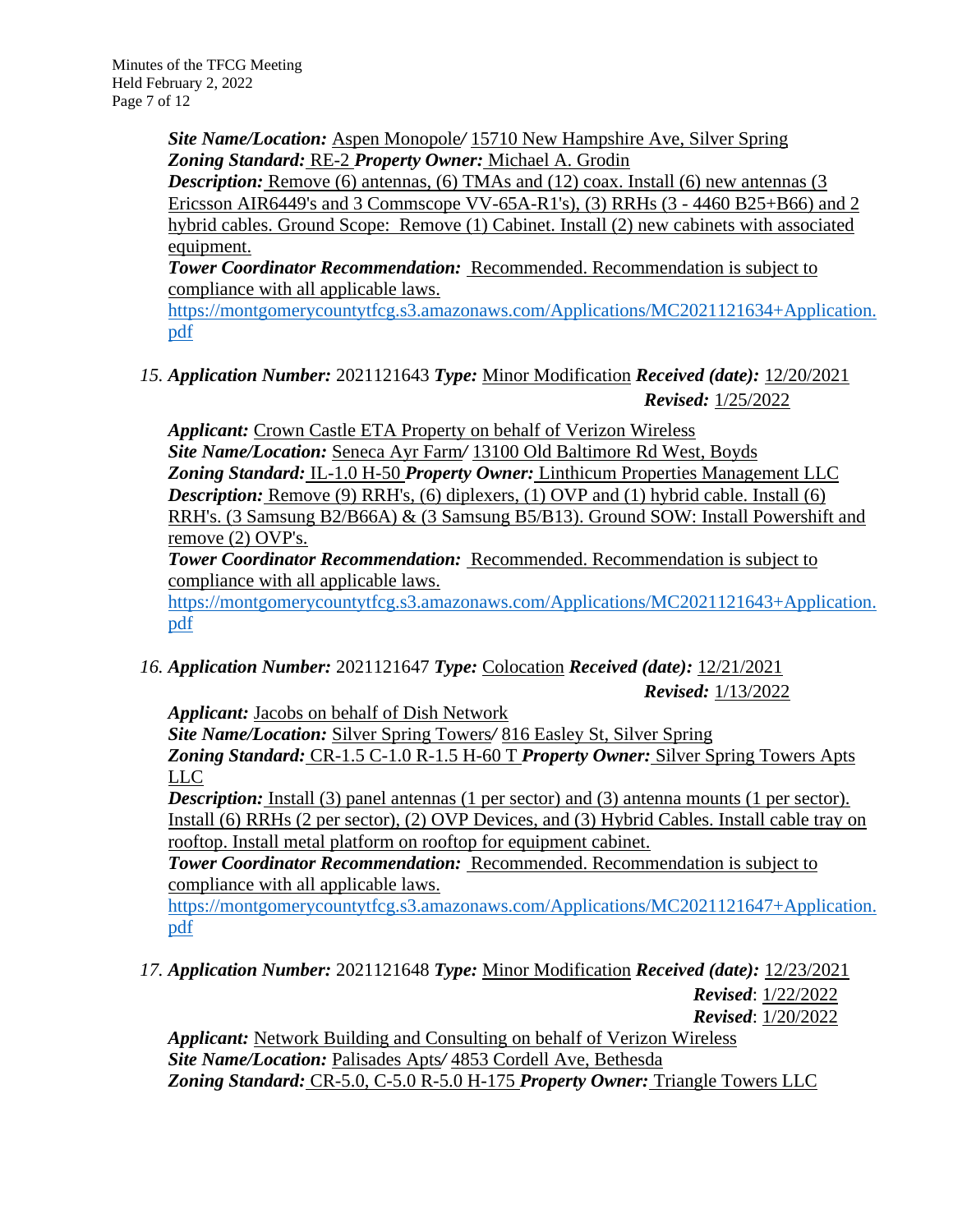*Description:* Project consists of removing (6) existing remote radio heads and installing (3) new antennas and (9) new remote radio heads.

*Tower Coordinator Recommendation:* Recommended. Recommendation is subject to compliance with all applicable laws. [https://montgomerycountytfcg.s3.amazonaws.com/Applications/MC2021121648+Application.](https://montgomerycountytfcg.s3.amazonaws.com/Applications/MC2021121648+Application.pdf) [pdf](https://montgomerycountytfcg.s3.amazonaws.com/Applications/MC2021121648+Application.pdf)

*18. Application Number:* 2022011660 *Type:* Minor Modification *Received (date):* 1/16/2022 *Applicant:* Smartlink Group on behalf of T-Mobile *Site Name/Location:* Tri-State Stone Quarry*/* 8200 Seven Locks Rd, Bethesda *Zoning Standard:* R-200 *Property Owner:* Ben Porto & Son LTD *Description:* T-Mobile proposes to install (1) 48kw diesel generator w/240gal above ground tank UL142 on a new 4' x 10' concrete pad at an existing telecommunications site. *Tower Coordinator Recommendation:* Recommended. Recommendation is subject to compliance with all applicable laws. [https://montgomerycountytfcg.s3.amazonaws.com/Applications/MC2022011660+Application.](https://montgomerycountytfcg.s3.amazonaws.com/Applications/MC2022011660+Application.pdf)

[pdf](https://montgomerycountytfcg.s3.amazonaws.com/Applications/MC2022011660+Application.pdf)

*19. Application Number:* 2022011661 *Type:* Minor Modification *Received (date):* 1/17/2022 *Revised:* 1/24/2022

*Applicant:* Advantage Engineers on behalf of T-Mobile *Site Name/Location:* Fraley Farm Silo*/* 17800 Bowie Mill Rd, Derwood *Zoning Standard:* RE-1 *Property Owner:* Kenneth Fraley *Description:* Remove (3) & add (3) FFV4-65A-R3-V1 antennas, add (9) RRUs (3 4480 B71+B85, 3 4460 B25+B66, & 8863 B41), remove (1) 2106 equipment cabinet and add (1) 6160 equipment cabinet  $\&$  (1) B160 battery cabinet, add (1) RF friendly canister, and other associated equipment, remove (3) TMAs and other associated equipment. *Tower Coordinator Recommendation:* Recommended. Recommendation is subject to compliance with all applicable laws. [https://montgomerycountytfcg.s3.amazonaws.com/Applications/MC2022011661+Application.](https://montgomerycountytfcg.s3.amazonaws.com/Applications/MC2022011661+Application.pdf) [pdf](https://montgomerycountytfcg.s3.amazonaws.com/Applications/MC2022011661+Application.pdf)

Boyd Lawrence made a motion to recommend all applications on the consent agenda. Patricia Wolford seconded the motion, and the motion to recommend was unanimously approved.

# **Regular Agenda**

*1. Application Number:* 2021081541 *Type:* New *Received (date):* 8/27/2021

*Revised:* 12/1/2021 *Revised:* 1/18/2022

*Applicant:* Telecom Capital Group on behalf of Verizon Wireless *Site Name/Location:* Claggettsville Monopole*/* 28025 Ridge Rd, Damascus *Zoning Standard:* RC *Property Owner:* Rhodes Brothers LLC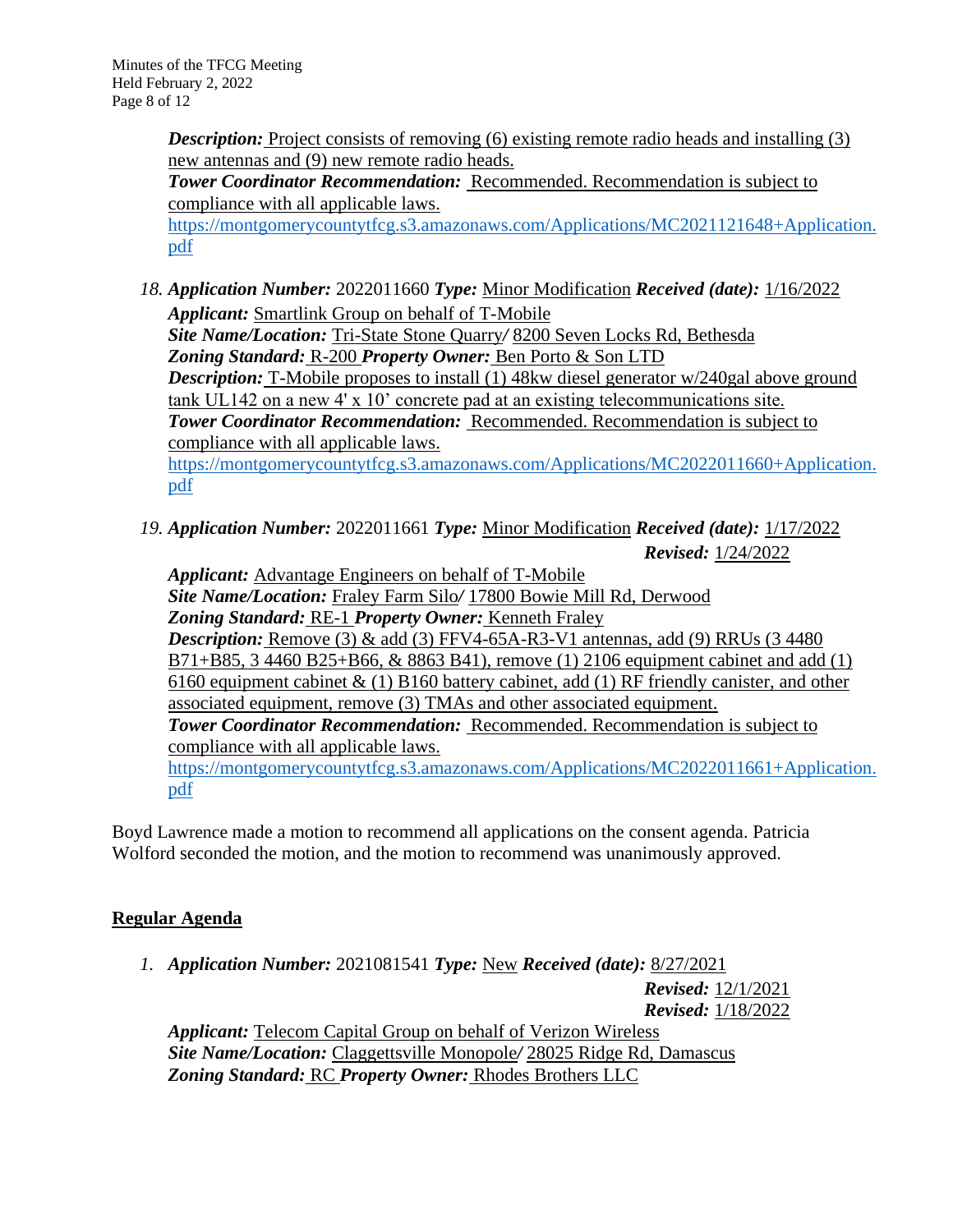*Description:* Telecom Capital Group to install proposed monopole tower and fenced compound at the location. Verizon Wireless to co-locate on the monopole at the 140' level with 6 new antennas and 6 RRUs.

*Tower Coordinator Recommendation:* Recommended. Recommendation is subject to compliance with all applicable laws.

[https://montgomerycountytfcg.s3.amazonaws.com/Applications/MC2021081541+Application](https://montgomerycountytfcg.s3.amazonaws.com/Applications/MC2021081541+Application+and+Report.pdf) [+and+Report.pdf](https://montgomerycountytfcg.s3.amazonaws.com/Applications/MC2021081541+Application+and+Report.pdf)

Julie Elias summarized the application. Given recent resident questions, Shawn Thompson noted that CTC had changed their recommendation to "not recommend" the application due to the nearby Pepco transmission structures not having been ruled out as viable alternatives in the application. He suggested the applicant provide more information about the neighboring Pepco transmission lines as viable alternative sites, or to rule them out as infeasible. Michelle Grace inquired if Verizon signed the application as an indication of intent to use the site. Shawn indicated it is CTC's understanding that they have a commitment to move forward but suggested the application could be approved contingent on the commitment of the carrier.

Marjorie Williams noted that the applicant, Ryan Dear of Telecom Capital Group was on the line and asked if he wanted to give a brief overview to address some of the questions. In reference to the line of Pepco towers to the northeast and to the west of the proposed location, Ryan Dear explained that Pepco only allows colocations 20 feet below Pepco's lowest line, which would be approximately 60-70 feet above ground level. This would thereby put the RAD center around 50 feet to colocate antennas on those towers. He cited a special exception by the Board of Appeals in 2011 as a recent report reflecting this Pepco policy.

Regarding the height of the tower, Ryan Dear explained that the height reflects their intent to fulfill the county requirement to build a tower that will accommodate multiple other carriers, up to 4 additional carriers. He noted that he did not believe there would be any need to extend the height of the tower to accommodate other carriers, and that this was taken into consideration when applying; if there was a need to extend the tower in the future, they would have applied for a taller tower.

Michelle Grace inquired if additional carriers are already lined up to collocate on the tower once built. Ryan Dear responded that no carrier other than Verizon has currently committed to the tower, but that the location has been shared with the other carriers. He indicated they believe there is a high probability that another carrier will collocate.

Thomas Williamson inquired if this tower would affect the viability of the Damascus tower, where Verizon already has a presence. Ryan Dear indicated this site should not affect the additional tower that is being built because carriers such as Verizon in this case include existing and proposed sites when evaluating new sites to make sure they won't interfere with one another. Thomas Williamson also confirmed with Ryan Dear the ownership of the proposed new tower will remain with TCG and not transfer to a carrier.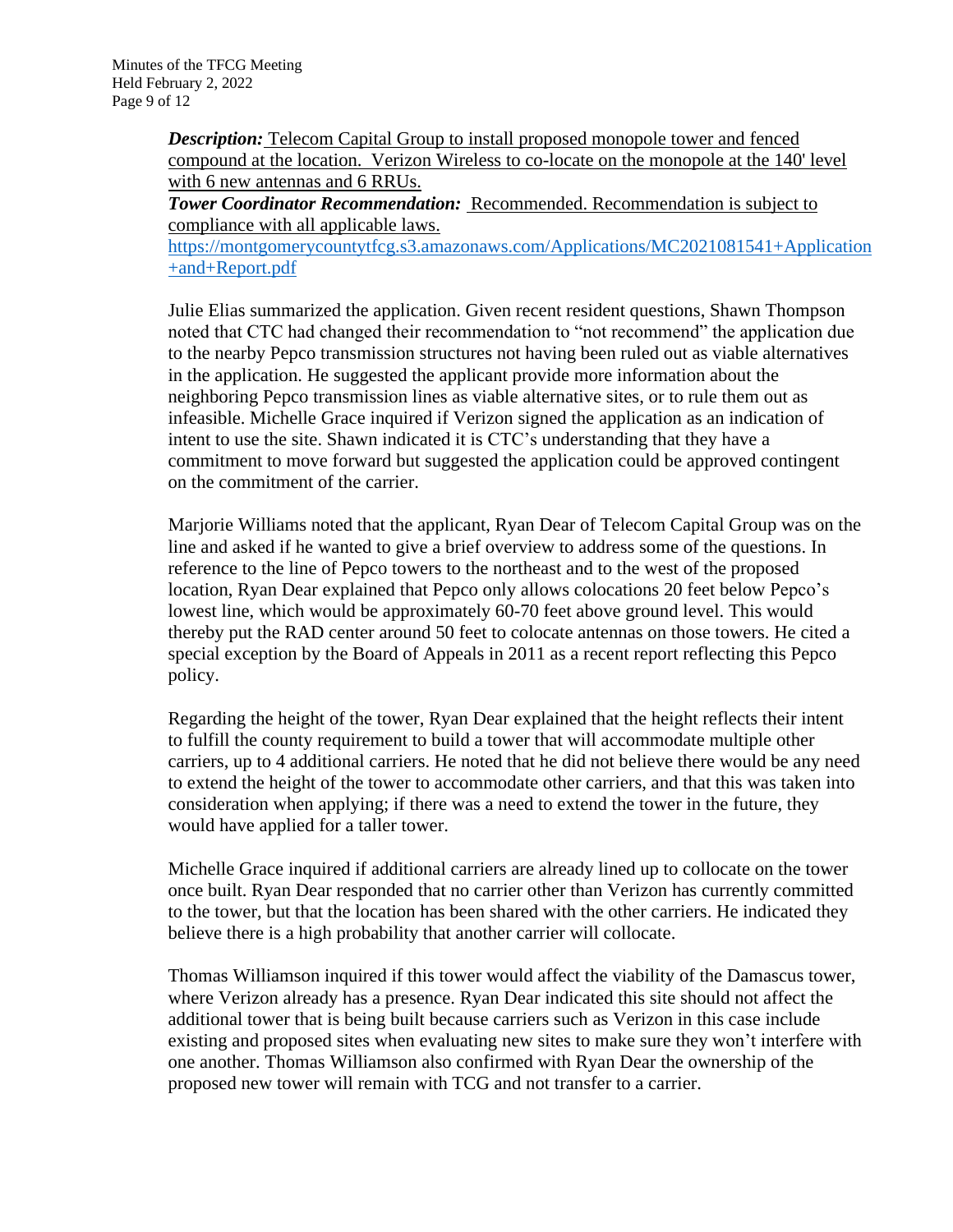Marjorie Williams asked Ryan Dear to speak to the visibility of the tower. Ryan Dear elaborated that some of the surrounding area of the proposed location is sloping and there are some wooded areas nearby that are also on a slope, and there are some wetland areas nearby as well which would all be insufficient to support the structure. When determining the best location for the tower, they worked in conjunction with the property owner to determine the best possible location in the area, and the location selected was the best for the landowner as well.

Marjorie Williams confirmed her awareness of the special exception Ryan Dear cited from 2011 but asked if Ryan Dear had personally reached out to Pepco or if he was under the impression from the previous special exception. Ryan confirmed that he had not reached out to Pepco. Shawn Thompson suggested the TFCG may want to have confirmation that neither of the local transmission lines will work as an alternative for the proposed site. Ryan responded that the structures on the west side of the proposed site are about 50-60 feet tall and too thin to support the amount of proposed equipment. Should these towers be used, there would be at least a 60-foot lower mounting height which would not allow Verizon to meet their coverage goals in the area. Wayne Anderson confirmed this estimated height of 50-60 feet based on his google earth view.

Shawn Thompson suggested that the committee may want to table the application until the applicant has the opportunity to provide additional supporting documentation that the surrounding transmission lines are not viable options. Ryan Dear mentioned the public hearing would be a good place to provide the requested material to allow the application to continue to move forward. Marjorie clarified that the Office of Zoning and Administrative Hearings (OZAH) asks that all sites are reviewed and recommended by CTC and the Tower Committee before they head to public hearings. Michelle Grace commented that it is part of the committee's due diligence to evaluate colocation opportunities. Ryan Dear reiterated that the surrounding structures are about 50 feet tall and thereby not viable options. Marjorie indicated it may be the best interest of the applicant to solidify the application with the additional requested information.

Marjorie Williams reiterated the CTC motion on the floor to not recommended. Boyd Lawrence inquired about a conditional recommendation. Shawn Thompson stated the CTC motion to not recommend is solely based on the surrounding structures, and that the application did not include information to rule them out. Marjorie Williams advised that there is not a conditional recommendation. Ryan Dear confirmed TCG agrees to table the application and requested the committee provide specific documentation on what is needed for the application to move forward. CTC will follow up with the applicant on the specific documentation and TCG will have the opportunity to provide the documentation no less than a week prior to the March 2nd meeting in order to be on the March TFCG meeting agenda.

Michelle Grace commented the nearby site recommended in 2002 may also need to be addressed in subsequent documentation. Shawn Thompson clarified that the site was likely not built and would not be a viable option because of the proposed height.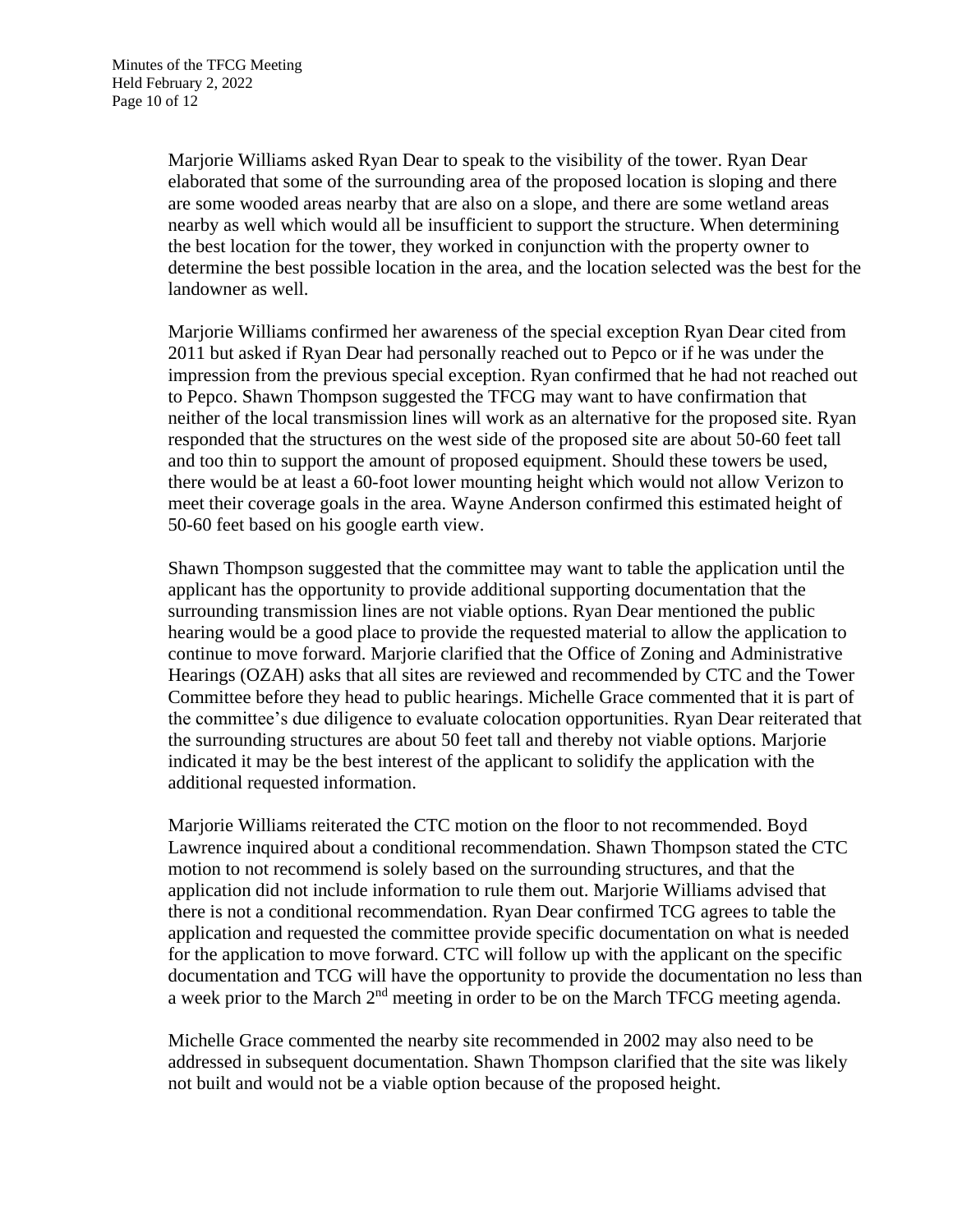Thomas asked Ryan to confirm with Verizon that their presence on the Damascus tower will remain should the Claggettsville Monopole be built. Ryan agreed to confirm this commitment.

Applicant will table applications 2021081541 and 2021081545.

*2. Application Number:* 2021081545 *Type:* Colocation *Received (date):* 8/27/2021

*Revised:* 11/30/2021 *Revised:* 1/18/2022 *Revised:* 1/21/2022

*Applicant:* Telecom Capital Group on behalf of Verizon Wireless *Site Name/Location:* Claggettsville Monopole*/* 28025 Ridge Rd, Damascus *Zoning Standard:* RC *Property Owner:* Rhodes Brothers LLC *Description:* Telecom Capital Group to install 145' monopole and fenced equipment compound at proposed location. Verizon to co-locate at a 140' rad center on the tower with (6) new panel antennas and (6) new RRUs, along with their associated ground equipment inside the compound.

*Tower Coordinator Recommendation:* Recommended. Recommendation is subject to compliance with all applicable laws.

[https://montgomerycountytfcg.s3.amazonaws.com/Applications/MC2021081545+Application](https://montgomerycountytfcg.s3.amazonaws.com/Applications/MC2021081545+Application+and+Report.pdf) [+and+Report.pdf](https://montgomerycountytfcg.s3.amazonaws.com/Applications/MC2021081545+Application+and+Report.pdf)

Applicant will table applications 2021081541 and 2021081545.

*3. Application Number:* 2021101591 *Type:* Colocation *Received (date):* 10/29/2021 *Revised:* 1/11/2022

*Applicant:* Crown Castle Fiber LLC on behalf of T-Mobile *Site Name/Location:* Pepco 799420-5674*/* 8000 Flower Ave, Takoma Park *Zoning Standard:* CRT-0.75, C-0.75 R-0.25 H-50 *Property Owner:* Montgomery County **Description:** Proposed installation of strand node MNG-092m1 on existing PEPCO pole 799420-5674. Strand Node Equipment to be installed: -Strand Cable -Ericsson 6523 semi-integrated panel antenna (1) -Ericsson Diplex Filter B2+B66/B30 (4-2) Diplexer (2) -Ericsson 4402 Radio (2) -Bracket Mount -Splice Box -Converter unit (Alpha Model #LPR48-IP68) -Disconnect Switch (Alpha Model EP0/D-2-PR) *Tower Coordinator Recommendation:* Recommended. Recommendation is subject to

compliance with all applicable laws.